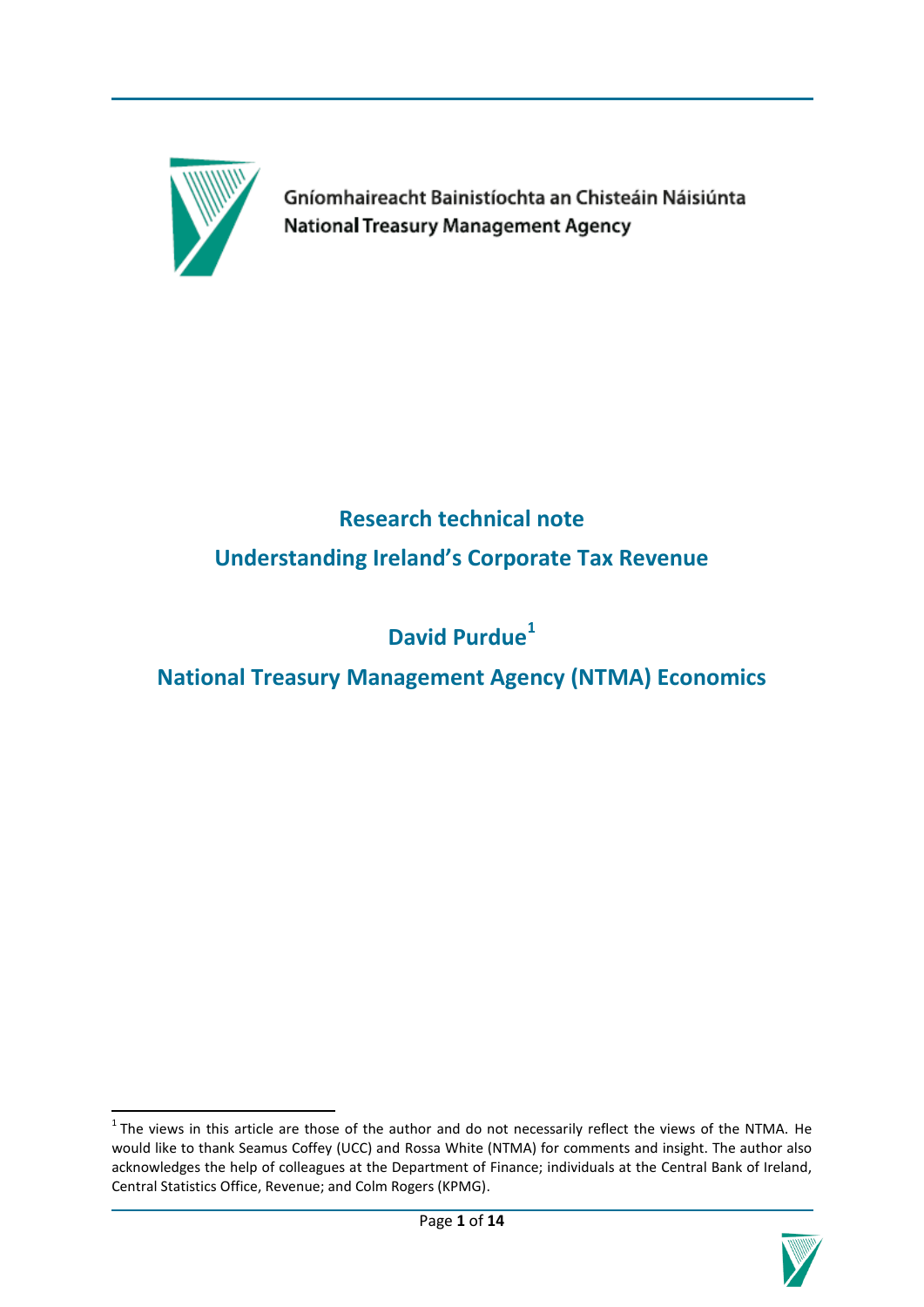# **Understanding Ireland's Corporate Tax Revenue**

# **Summary**

- Ireland's corporate tax (CT) regime is often discussed but corporate tax revenue is a relatively small percentage of overall tax revenue - 10-16% since 2000.
- CT receipts are concentrated in three broad ways: by size of payment, by company, by sector. One notable statistic is that the top ten companies in Ireland accounted for 40.7% of corporate tax receipts in 2015. That is up from a 23.8% average in 2008-12.
- In 2015, Irish CT receipts exceeded expectations by €2.3bn. Prior to the recent national accounts revisions we found broad macro-economic variables like GDP or Gross Operating Surplus (proxy for national - and institutional sector - accounts company profits) could not fully explain the out-performance. However, revisions to the recent national accounts mean these variables now track the CT outperformance quite well.
- Yet causation rather than the correlation is not quite so straightforward. There were three main reasons for the spike in GDP in 2015: (i) re-domiciling/inversions of several multinational companies (ii) movement of aircraft leasing company assets and (iii) the "onshoring" in Ireland of intellectual property (IP) by one or more large multinationals. All three boost GDP/GVA but we reckon that only the third factor may lead to a noticeable increase in Irish CT receipts: this leans against making hasty causal conclusions. We will know more in November when Revenue receives final 2015 tax returns.
- The increasing concentration of Irish CT receipts could pose risks for the Irish Exchequer: one is that the multinational companies who drive CT receipts will re-locate their business elsewhere. Research suggests that firms will continue to choose Ireland if policy on taxation, infrastructure and R&D remains competitive vis-à-vis other countries. A second threat is that Ireland is exposed to idiosyncratic company/sector risks which are hard to mitigate.
- The Government's forecast for 2016 CT revenue is prudent: market participants expect the Government to remain cautious about CT revenue when framing fiscal policy in the future.

#### **Introduction**

Ireland's corporate tax regime is often discussed at length. What is sometimes over-looked is that corporate tax revenues are relatively small in comparison to Income tax or VAT. However in 2015, CT receipts were significantly larger than expected – the €6.9bn outturn exceeded the original profile by €2.3bn. Given the sometimes confusing nature of global tax arrangements, questions arise as to whether this increase is sustainable in the future and whether it poses risks from reliance on CT receipts for funding government policy.

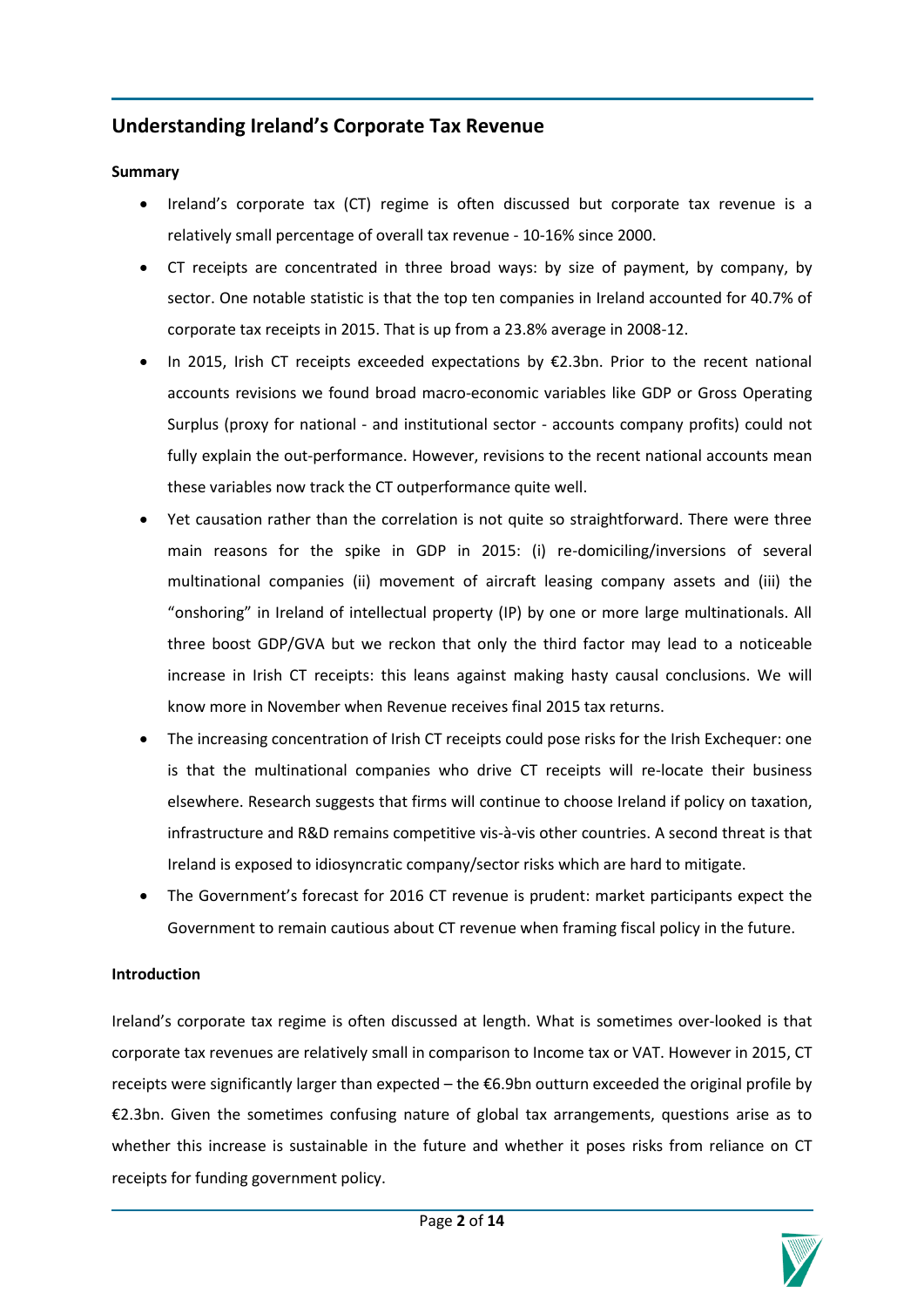This note first assesses the available CT data to get a better sense of these receipts as a source of revenue for the state. Once we have put CT receipts in the proper context, we discuss the issue of concentration. The next section details a model of Irish corporate tax and what that says about the unexpectedly large 2015 CT receipts. The concluding section explores the implications of the findings of the analysis and any possible risk to Ireland's corporate tax base.

# **Corporate tax has not amounted to more than one sixth of overall tax revenue**

It is helpful before analysing corporate tax revenue to frame the discussion in the right context. Overall, corporate tax is a relatively small percentage of tax revenue. Figure 1 shows that since 2000, corporate tax has ranged from 10-16% of tax revenue.<sup>2</sup> In 2015, the percentage jumped to 15.1% up from 11.2% in 2014. This level of corporate tax receipts has not been seen since 2007.

Unlike the pre-crisis period, corporate tax is not replacing receipts from another tax-head. A decade ago, transitory tax receipts from the property boom (Stamp Duty and Capital Gains) were used to offset the lowering of income tax rates. In 2015 no such substitution was apparent – indeed if we showed Figure 1 in nominal euro rather than percentage share it would be evident that revenue from all the individual tax heads has increased.



#### **Figure 1: Composition of Tax Revenue**

Source: Department of Finance (figures do not include social contributions and non-tax revenue)

**.** 

 $2$  Tax revenue used in this calculation does not include social contributions receipts such as PRSI.

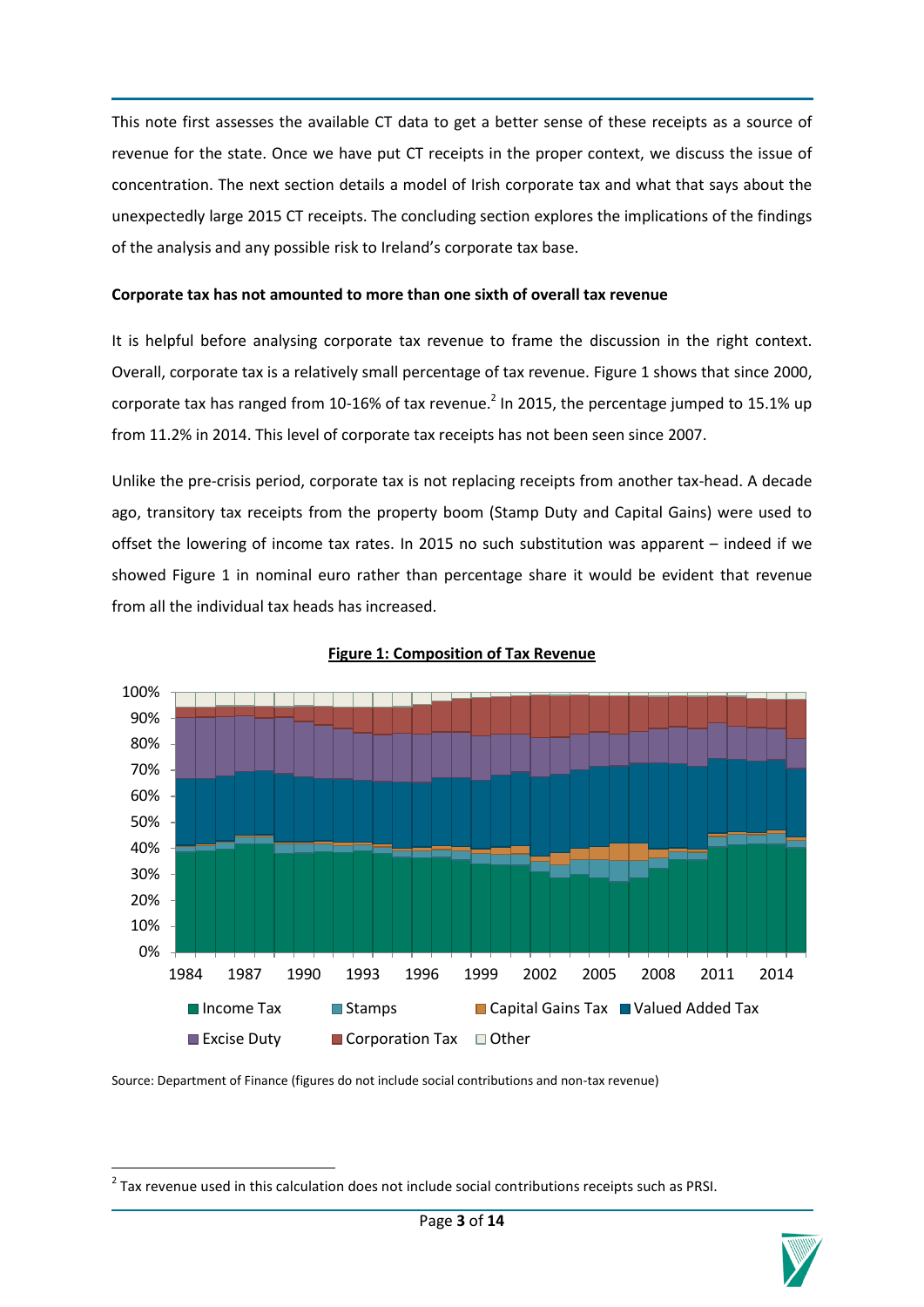In comparison to other EU member states, Ireland's ratio of corporate tax to general government revenue is above average. The EU average was 5.5% (2010-2014) whereas Ireland was just below 7%. In 2015, Ireland's CT share increased to closer to 10%. Ireland also exceeds the OECD average when it comes to corporate tax revenue as a percentage of total tax revenue. Under the OECD measure, Ireland received 12% of its total tax revenue from corporate tax in 2015, with the OECD average likely closer to 8-9%. The OECD's measure of total tax revenue has a broader definition than the Irish domestic measure as it includes social contributions. But it is not as broad as general government revenue which is used as the denominator in an EU-context.



#### **Figure 2: Corporate Tax Revenue as % of General Government Revenue**

Source: Eurostat (average 2010-2014)

#### **Composition of Irish Corporate tax receipts**

Given the above context, we turn now to discuss the concentrated nature of Irish corporate tax receipts. Receipts in broad terms are concentrated in three ways: by size, by company, by sector. In particular, US multinational firms are important to Ireland.

# **By Size:**

Breaking down the amount of corporate tax paid by the size of the payment made by each firm shows the concentration of Irish corporate tax receipts. Some 85% of 2015 receipts were paid by the 1.4% of cases in which a company paid over €1m. This equates to roughly 550 cases out of 40,000. A share of 65.3% of receipts arose from those companies paying €10m or more (0.2% of cases or 80 cases). Of those 80 cases roughly a quarter was indigenous companies. Concentration was even

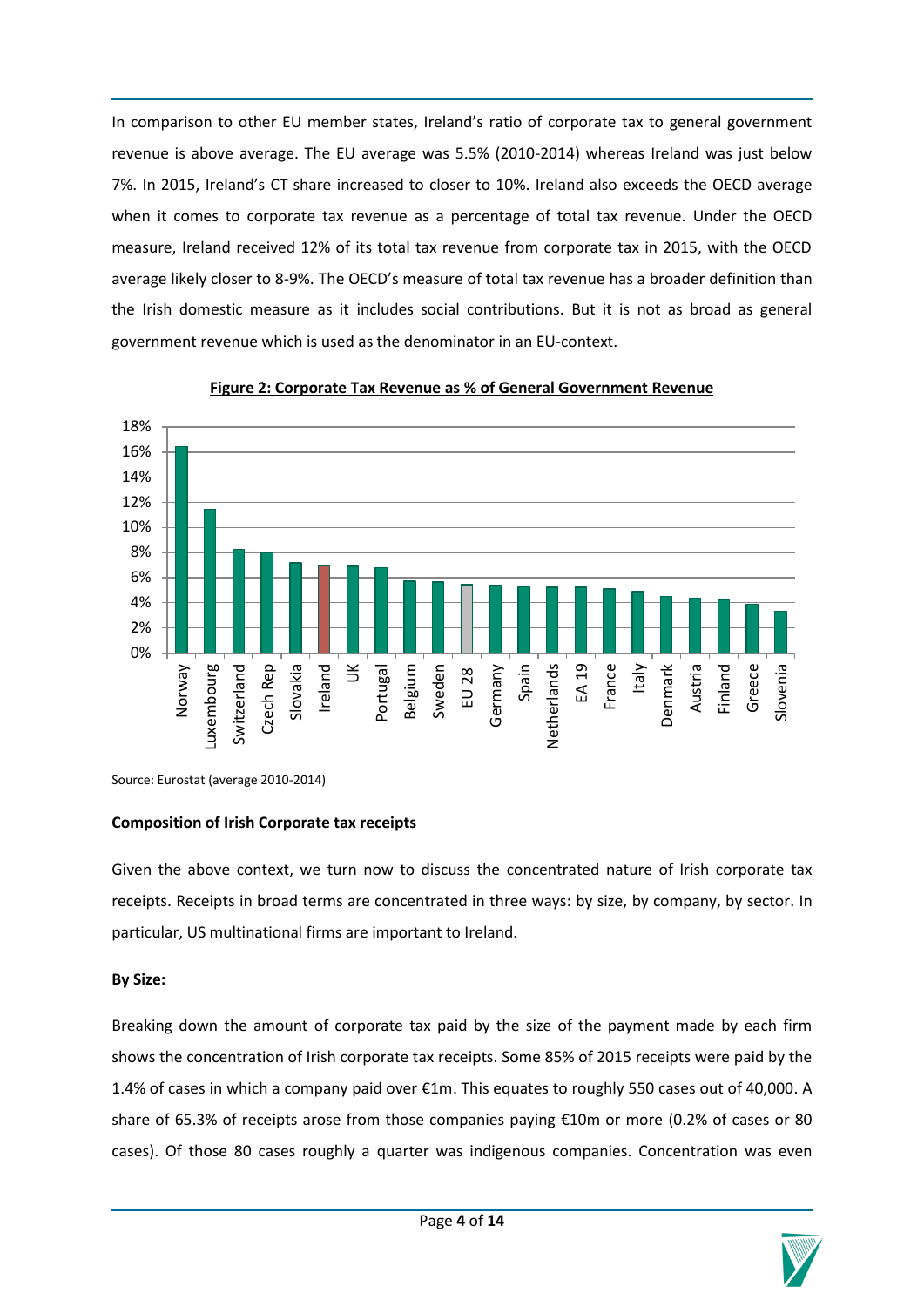higher in the 2011-2013 period where smaller enterprises had low levels of profits and hence corporate tax due.



# **Figure 3: Corporate Tax by size of payment**

Source: Revenue Reports & author's calculations

The breakdown shown in Figure 3 was created by taking data from the Revenue's annual statistical reports. There are three points to make about these series. From 1995 to 2001, the figures quoted are for the year ending in March of the next year. Afterwards, the data is for the calendar year. From 1995 to 2013, the data used is "tax payable for accounting periods ending in the year" while for 2014 and 2015 the figures are actual taxes paid in the year. Lastly, the series are in nominal terms so a gradual increase in the price level leads to tax payable trending above the €1m level. The series illustrate that the distribution of CT receipts is skewed towards large payers.

# **By Company:**

There is substantial concentration even within the large payers - those that pay €10m+ a year. Data from Revenue states that the percentage of total CT paid by the top 10 payers in 2015 was 40.7%. This concentration has increased recently. From 2008-12, the annual average CT paid by the top 10 payers was just less than €1bn or 23.8% of total CT receipts. In 2014 that figure jumped 70% to €1.7bn or 37.4% of all CT receipts before another large rise in 2015.

|                               | 2008-12 | 2014  | 2015  |  |
|-------------------------------|---------|-------|-------|--|
|                               | average |       |       |  |
| Total CT receipts (€m)        | 4,091   | 4,617 | 6,873 |  |
| Top 10 Companies CT paid (€m) | 975     | 1,728 | 2,798 |  |
| Top 10 companies CT %         | 23.8%   | 37.4% | 40.7% |  |

Source: Revenue

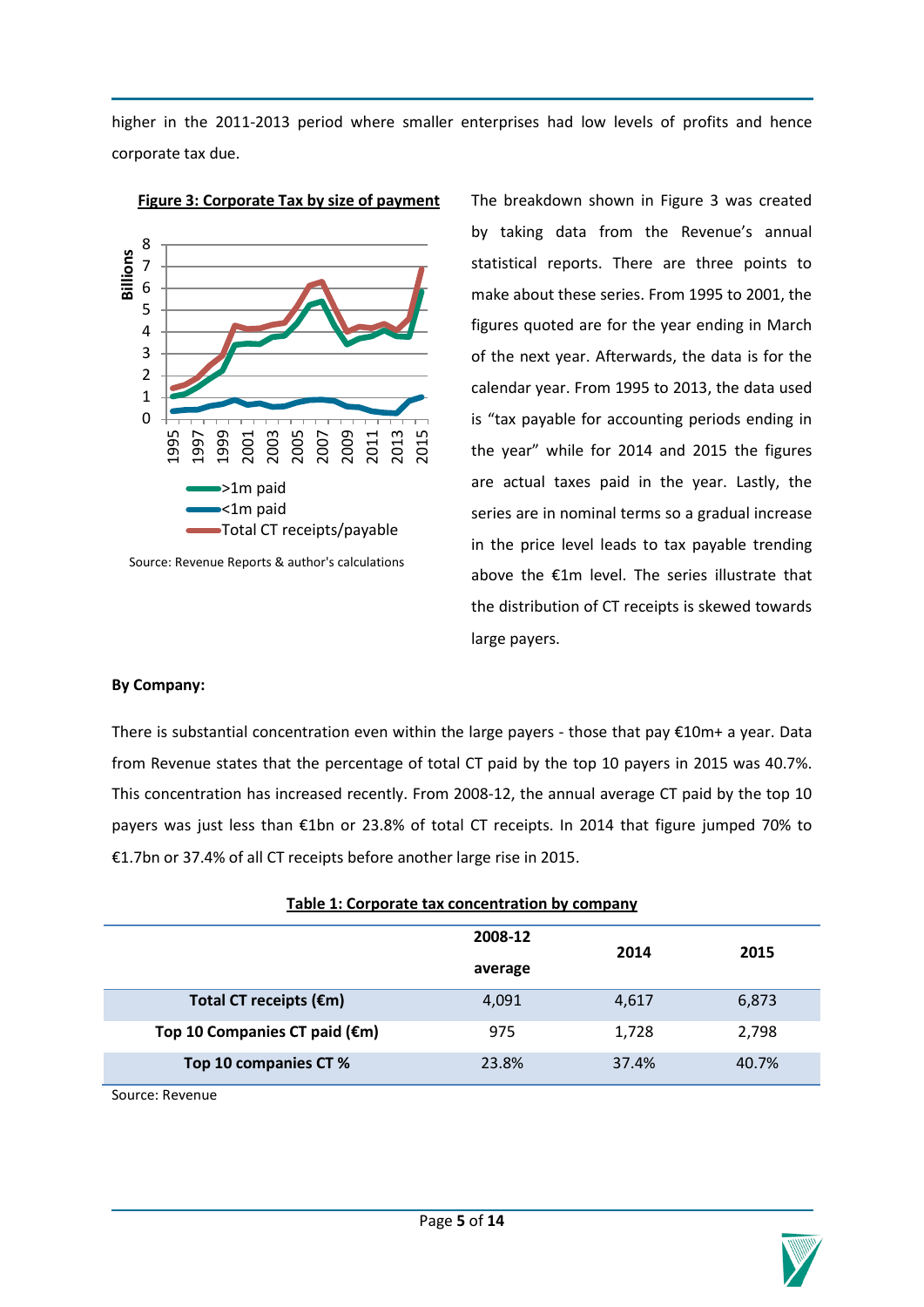# **By Sector:**

For confidentiality reasons Revenue does not release the identity of the companies in the top ten. However, we have a good sense of the sectors which the companies come from. Manufacturing (led by the pharmaceutical sector) was the largest payer of CT in 2015. More than a quarter of CT receipts came from the sector. Together with the financial & insurance sector and the information & communication sector, these "big three" accounted for 69.5% of CT receipts in 2015. Similar figures are found in previous years. Other than perhaps one or two large indigenous companies, it is likely that the top ten comes predominantly from the "big three" sectors.



#### **Figure 4: Corporate Tax by sector**

Source: Revenue

US multinational companies play a disproportionate role in Ireland's economy more so than they do in other EU countries. One way to appreciate this is to compare the level of gross operating surplus (GOS) produced by US companies in each EU country against that country's GDP. Figure 5 shows Ireland is a significant outlier. In 2013 (the latest year of data) 17.9% of GOS produced in the EU by US companies occurred here despite Ireland only accounting for 1.9% of EU GDP. The UK is the only country with a larger percentage of US GOS than Ireland. The ratio between US GOS in Ireland and Ireland's GDP was approximately 13:1 – the next country in the rankings is below 3:1. If we turn to US companies' personnel costs in the EU, Ireland is much more in line with the rest of Europe. Considering that the "big three" sectors located in Ireland are more capital than labour intensive, this situation makes intuitive sense.

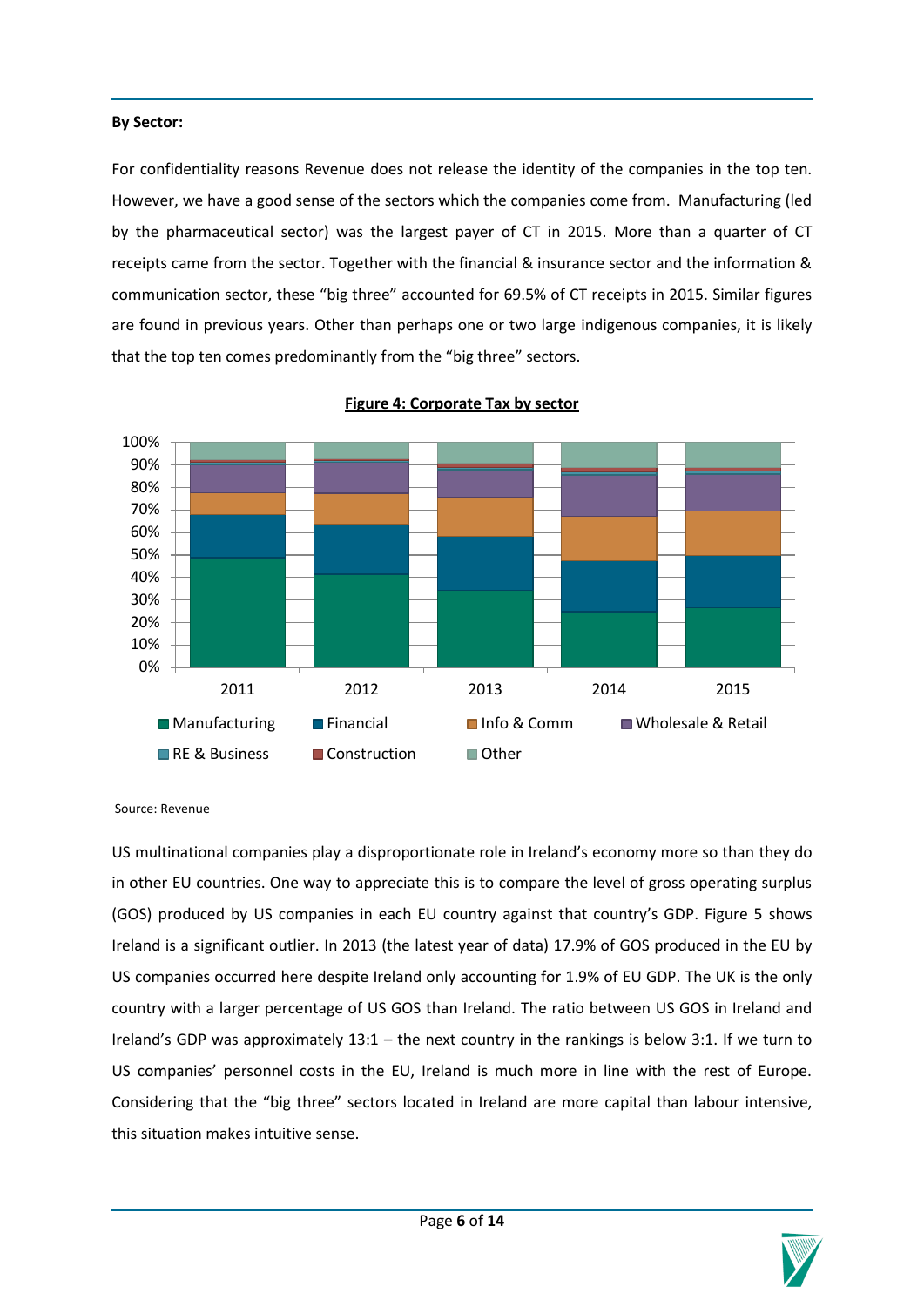If we look at the manufacturing sector in particular, it is more obvious that Ireland is an outlier. Manufacturing GOS for US companies is dominanted in Ireland by pharmaceutical companies. Ireland accounts for over 30% of US manufacturing companies' GOS in the EU. Only the UK again comes close to Ireland's performance. For information & communication, Ireland equates to 19.2% of US firm's GOS - second behind the UK. A comparison of the respective financial services sectors would be useful, but a lack of data prevents this.



#### **Figure 5: Ireland: Outlier on US companies' GOS… more in line when it comes to personnel costs**

Source: Eurostat (2013)

# **Modelling Irish corporate tax receipts to see if over-performance is explicable**

To fully understand the dynamics of corporate tax and ascertain if the over-performance in 2015 is explainable, we estimated a dynamic regression model. This method was preferred given the highly seasonal nature of corporate tax receipts – a large majority of CT receipts are paid in May/June and November/December. To account for the seasonality, the method models the residual errors through an ARMA representation. The methodology used to build the models is based on Pankratz (1991). In the first stage, a general model is estimated. This contains lags of the exogenous variables and an ARMA representation of the errors. In the second stage, the general model was reduced by eliminating insignificant lags or ARMA terms to produce a more parsimonious model. In all cases, the ARMA representation was reduced to a single seasonal AR(1) process (i.e. using a 4 quarter lagged auto-regressive term to model the errors). In the final step, dummy variables were added to account for large residuals which helped reduce the errors to white noise. Tests of the residuals along with co-integrating vector tests help determine the validity of the models.

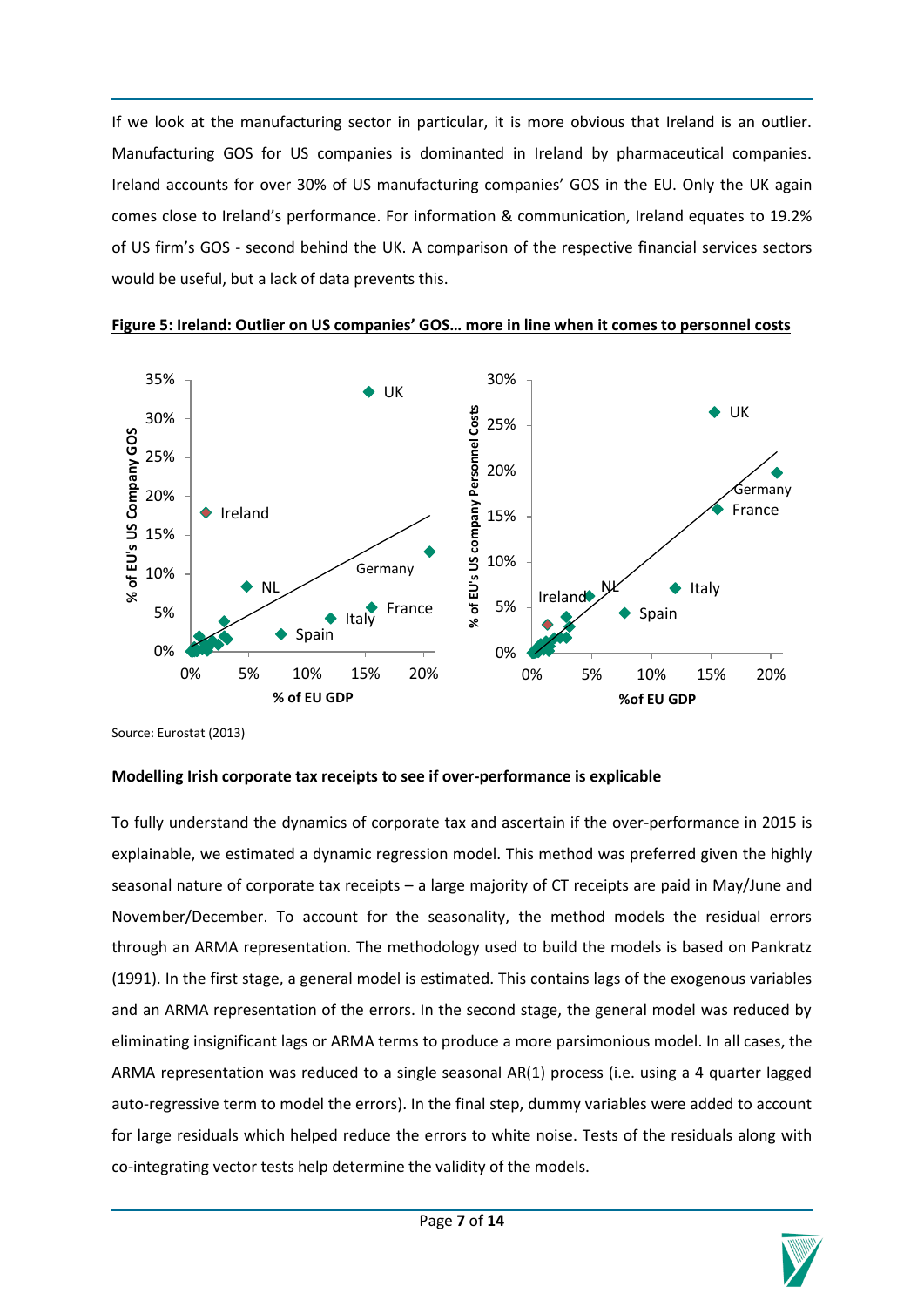We consulted previous literature to decide which exogenous variables to use. Gross Domestic Product (GDP) and Gross Operating Surplus (GOS) have been found to be useful predictors of corporate tax receipts<sup>3</sup>. In addition to these variables, Gross Value Added (GVA), total exports and service exports were also used as exogenous variables. Services exports were included as these have grown strongly since the turn of the century, changing the composition of Irish exports. 4 Lastly, GVA for the three largest CT paying sectors – manufacturing, IT and financial services – were aggregated to see if they could better explain the variation in CT receipts than the whole economy version of these metrics.

All variables were in nominal terms, modelled in logs and were not seasonally adjusted prior to the estimation process outlined above. The time period for the variables was 1998 – 2015. The recent revisions to the national accounts allow us to run the analysis using pre- and post-revision data series to ascertain whether the latest step change in GDP/GVA and other related variables can explain the jump in corporate tax receipts.

Prior to the revised national accounts data, the Central Bank of Ireland (CBI) estimated a dynamic regression model of corporate tax receipts using monthly data.<sup>5</sup> Various industrial production series were used as the principle exogenous variable. They find that their model can only explain 54% of the out-performance in 2015's corporate tax receipts. Industrial production data is informative for the economy as a whole – particularly given its monthly frequency – but it only covers certain sectors. Our analysis is similar in approach to the CBI work but expands the number of variables examined thereby incorporating two of the largest CT paying sectors – financial services and IT services. By moving to quarterly data, this note examines whether other macro-economic variables can explain the over-performance in 2015.

# **1. Results – data pre-revisions to national accounts do not adequately explain the over-shoot**

Across the various models estimated, none of the pre-revision models can fully explain the 2015 outperformance (Table 2). Despite considering broader variables which cover all sectors of the economy, our results pre-revisions only slightly improve on those of the CBI's work. Some models explain up to 57% of the over-performance but none of our estimates suggest CT receipts of over €6bn. The constructed GVA of the big three sectors gives the best fit of the pre-revision models. The export variable models interestingly perform the worst of the suite.

 $\overline{a}$ 



<sup>&</sup>lt;sup>3</sup> Department of Finance report can be found [here.](http://s3.amazonaws.com/zanran_storage/www.finance.gov.ie/ContentPages/8987749.pdf)

<sup>&</sup>lt;sup>4</sup> For more on Irish Exports, see [Irish Exports: The facts, the fiction and the risks.](http://www.ntma.ie/download/publications/IrishExportsFactsFictionAndRisks.pdf)

<sup>&</sup>lt;sup>5</sup> The CBI Quarterly Bulletin can be found **here** (Box D pg. 26).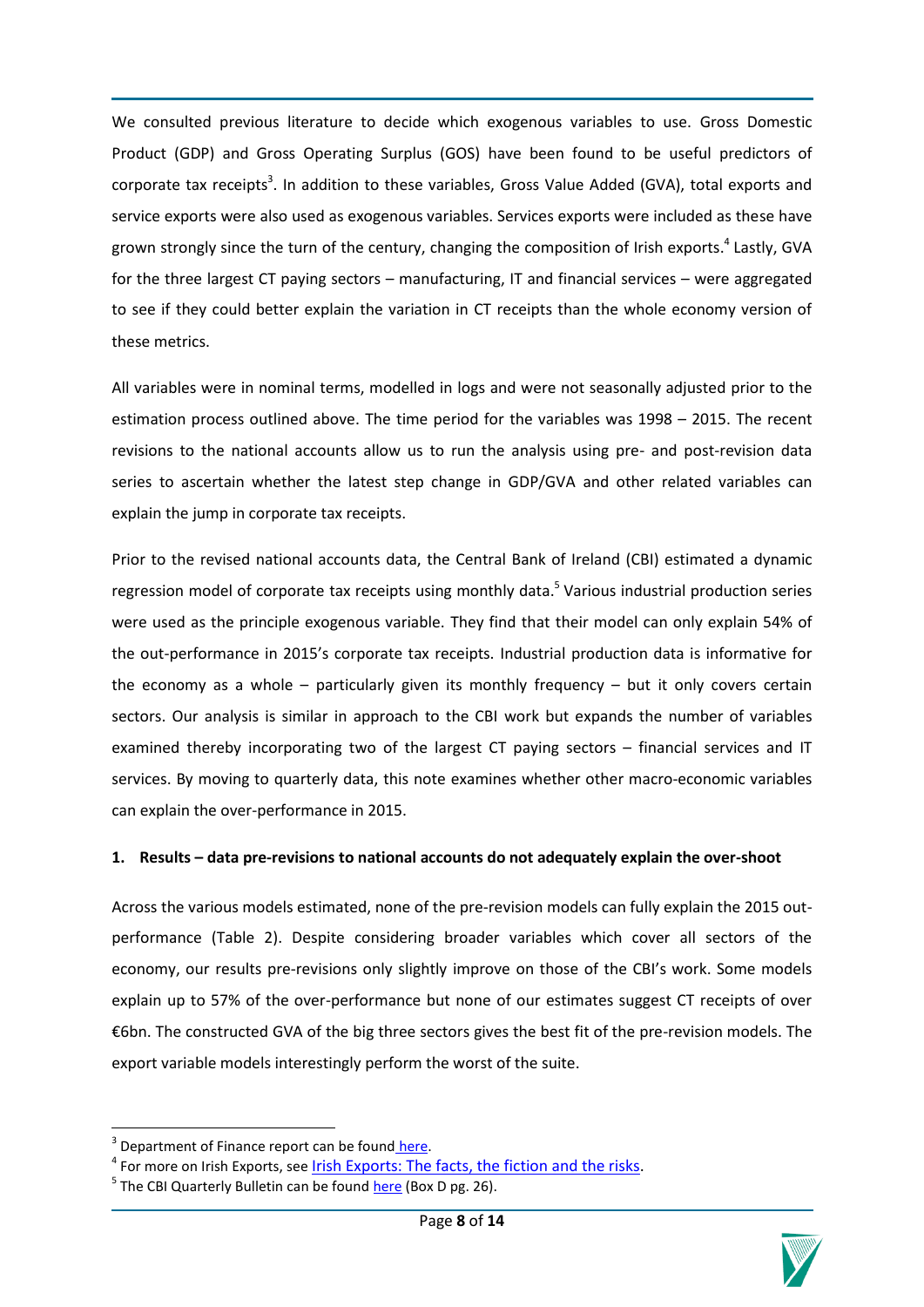# **2. Results – New data do a good job of explaining the CT bonus, yet there are caveats**

The models using post revisions data (released on the 12th July 2016) tracks the over-performance quite well. The four models estimated suggest that the excess CT receipts were to be expected given the increased presence of multinational companies. This finding suggests that government revenues have benefitted from the recent increase in activity from several multinational companies.

Yet the causal link rather than simple correlation is not quite so straightforward. There were three main reasons for the spike in GDP in 2015: (i) re-domiciling/inversions of several large multinationals (ii) the movement of aircraft leasing company assets and (iii) the "onshoring" in Ireland of intellectual property by one or more large multinationals leading, in particular to new contract manufacturing activity.<sup>6</sup> All three boost GDP/GVA but only the third probably leads to a significant increase in Irish corporate tax receipts.

|                                                | <b>Model</b>   | <b>Model</b>   | Model  | <b>Model</b> | <b>Model</b>       | <b>Model</b> | <b>Model</b>                      |
|------------------------------------------------|----------------|----------------|--------|--------------|--------------------|--------------|-----------------------------------|
|                                                | 1              | $\overline{2}$ | 3      | 4            | 5                  | 6            | 7                                 |
| Variables                                      | IP             | <b>GDP</b>     | GOS    | <b>GVA</b>   | <b>GVA</b><br>Big3 | Exports      | <b>Services</b><br><b>Exports</b> |
| 2015 CT est.<br><b>Pre-Revisions</b>           | £5.7bn         | €5.5bn         | €5.5bn | €5.6bn       | €5.9bn             | €5.2bn       | €5.3bn                            |
| % of Excess CT versus DoF<br>profile explained | 47%            | 42%            | 39%    | 42%          | 57%                | 28%          | 32%                               |
| 2015 CT est.<br>Post-Revisions                 | $\blacksquare$ | €6.8bn         | €6.7bn | €6.8bn       | £7.1bn             | -            |                                   |
| % of Excess CT versus DoF<br>profile explained |                | 95%            | 93%    | 95%          | 109%               |              |                                   |

# **Table 2: Estimated results for 2015 CT receipts**

Note: Actual CT receipts 2015: €6.87bn

1

Re-domiciling/inversions by multinationals are mainly used to reduce tax in other jurisdictions and would not necessarily impact the Irish tax paid by these companies. This is due in part to the double taxation relief which is a feature of Ireland's - and most international - tax systems. To avoid double taxation on its world-wide income a company can claim relief on its tax bill if a subsidiary was taxed in other country and the Irish TopCo is subsequently taxed again. As Ireland's rate of corporation tax is lower than most other countries, this relief often offsets the Irish tax liability. From our

 $^6$  The difference between a re-domiciling and an inversion is that an inversion occurs through a merger of a company not already domiciled in Ireland with one already domiciled here.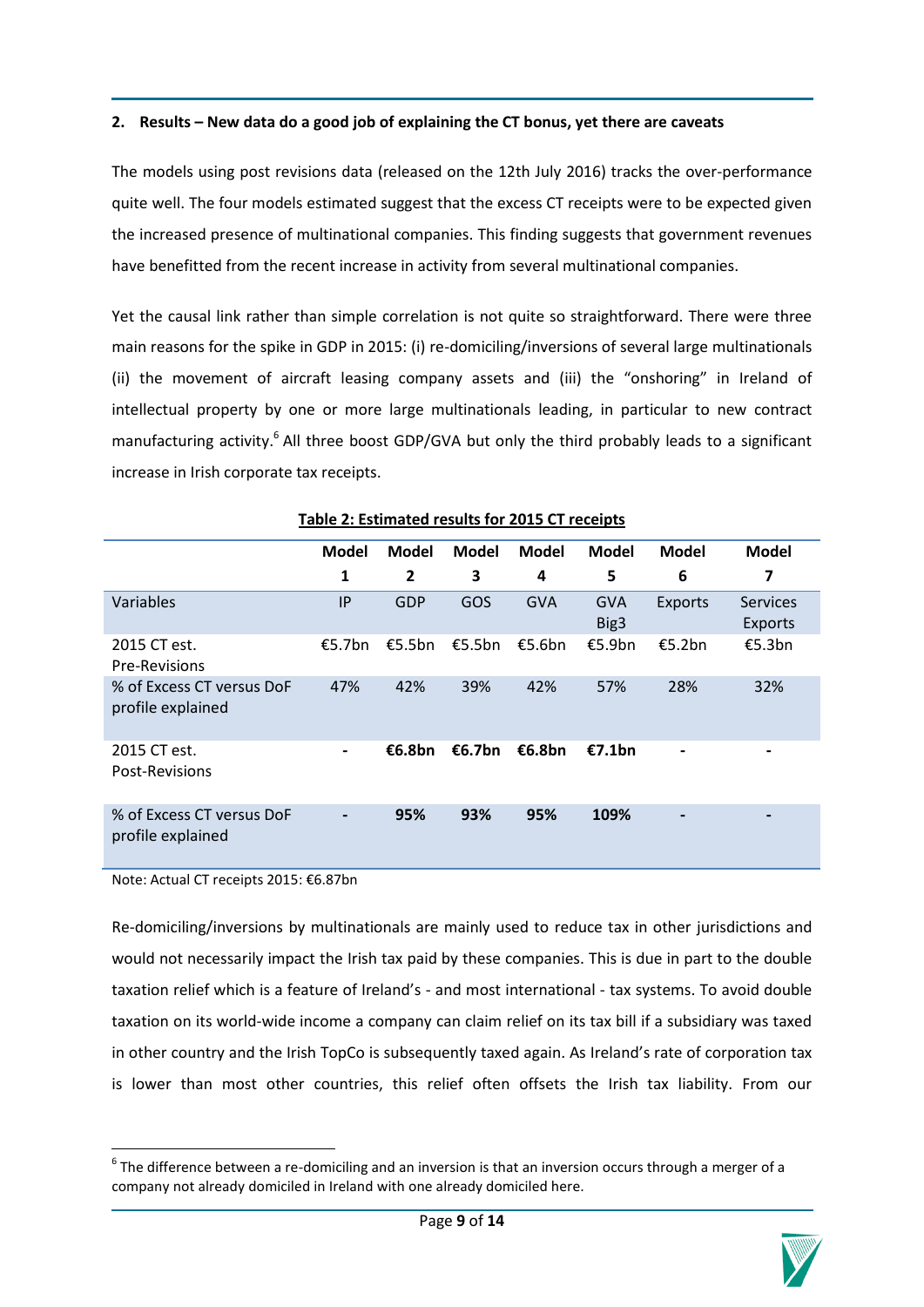understanding, while the movement of aircraft leasing company assets affects the capital stock and national accounts flows to some extent, its impact on corporate tax receipts is minor.

The third reason for the GDP spike - the "onshoring" of IP assets by several multinational companies – probably does impact corporation tax receipts. The OECD's Base Erosion and Profit Sharing (BEPS) programme means multinational companies will be unable to shift profits in the future to the same degree. Since the location of substance will be critical to the location of taxation, multinational companies may transfer more substance to low-tax countries to reduce their overall tax liability. Put simply, companies could think: if we cannot shift our liability to low-tax countries anymore then we might as well place ("onshore") our operations in low tax countries.

This "onshoring" has led to extra contract manufacturing in our national accounts. Whether this leads to larger accounting profits (and hence higher CT receipts) depends on how an asset's depreciation is treated and how quickly it becomes obsolete. Depreciation will offset profits if the IP asset has a short useful life – i.e. a large depreciation charge over a short few years. Similarly, writeoffs can cancel out any profits if the product derived from the asset become out-dated quickly. If the company continues to innovate however, new products should replace obsolete/amortised ones on net. In this case, we would see a net increase in profits and tax from contract manufacturing. We will know more in November when Revenue receives all the relevant data.

The "big three" sector model indicates these sectors are a driving factor in corporate tax receipts which corroborates our earlier analysis of the CT data. The data series breaking down receipts into greater or less than €1m payment may be of interest in this case but are too short for modelling purposes.

# **Risks from concentration**

Both the descriptive statistics and our model analysis show the high level of concentration in Irish CT receipts. Concentration in and of itself is not necessarily a bad feature of corporate tax. Attracting large profitable multinationals has been a core principle of Ireland's economic model for decades with large positive effects for the economy as a whole. But there are risks to Irish CT receipts which arise from its concentration.

The first risk is the danger that the multinational companies who drive the receipts will re-locate their business elsewhere. Reasons for moving again could include an erosion of competitiveness in the current location driving firms to lower cost jurisdictions, changes to the tax environment (possible reform of the US corporate tax regime is an obvious example), a deterioration in the ease

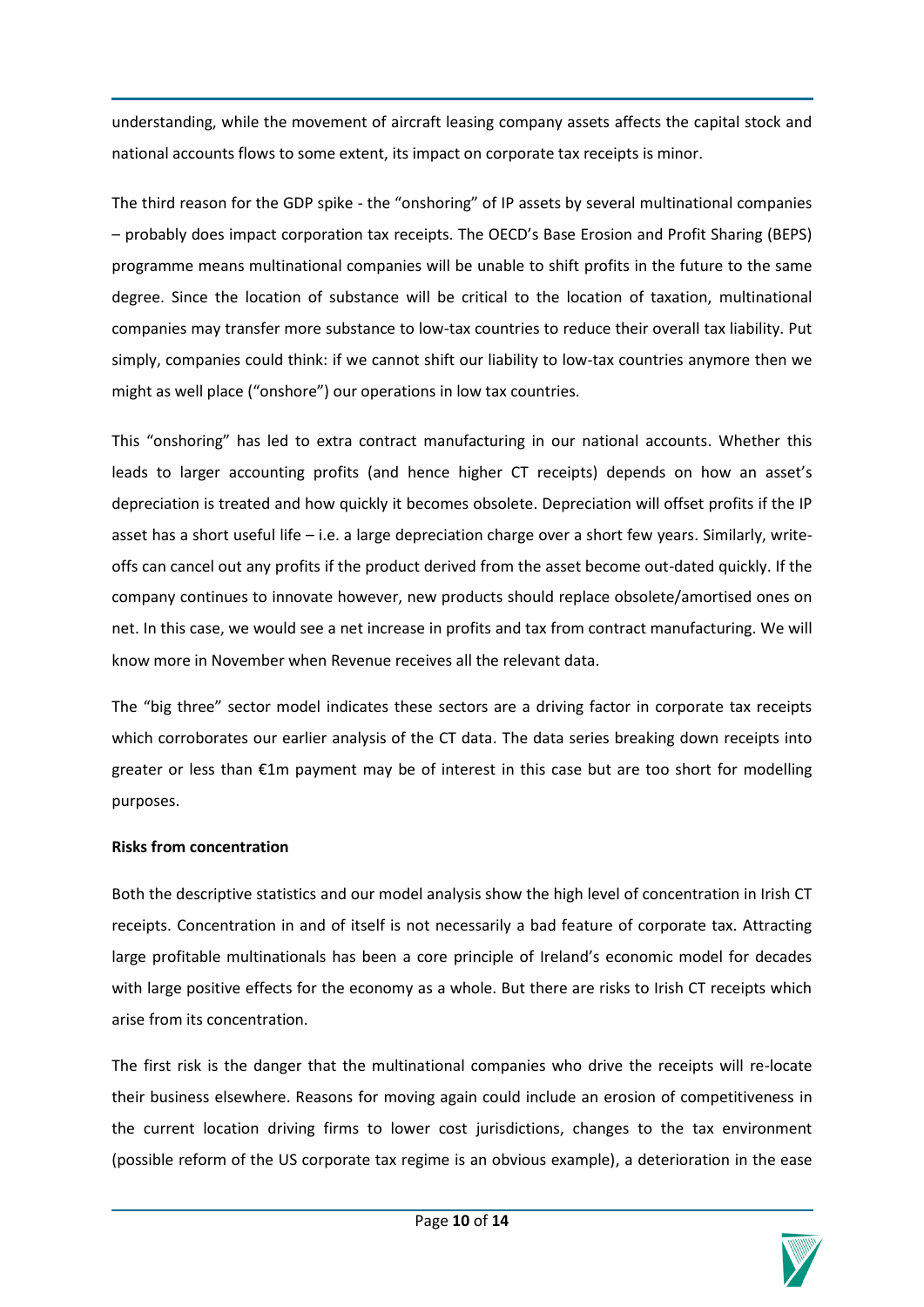of doing business, or a lack of/loss of human capital. This risk can be mitigated in part by policy. Much research has been done on this issue. The literature in general suggests that firms will continue to choose Ireland as their FDI destination if policy with regards to taxation, infrastructure and R&D remains competitive vis-à-vis other countries.<sup>7</sup>

Taxation policy is an obvious area in which a loss of competitiveness could hurt Ireland's CT take. Amid the backdrop of the implementation of the BEPS programme, Ireland will need to remain competitive in this space.<sup>8</sup> The BEPS programme seeks to align taxation with substance. That is, it seeks a better alignment between the location of taxable profits and the location where economic activities and value creation occurs. Corporations will likely look to change their business model to limit their tax liability. These changes could include a reorganisation of group entities across countries and may include retreating from some regions. As mentioned above, the recent "onshoring" activity which affected the national accounts could be seen as a positive example of this occurring already in Ireland. Caution is necessary here though as the multinational companies in question could re-locate their assets just as quickly as they moved them to Ireland. Remaining competitive in this context will be important.

A final risk is that of idiosyncratic sector risk. Even if multinational companies choose to remain in Ireland, our dependence on these companies opens Ireland up to idiosyncratic company/sector shocks which are hard to mitigate. A downturn in the ICT sector for example could see lower profits and hence lower CT receipts for the state. This type of shock is not something Ireland can easily mitigate. The sectors that dominate Ireland's multinational base (ICT sector, pharma, and financial services) are globally-focussed and as such Irish domestic policy will have little effect. The risk that corporate tax may be affected by events outside of Ireland's control must be kept in mind when framing fiscal policy. Encouragingly, the profile for CT receipts for 2016 is conservative - €6.6bn or €0.3bn less than last year even though the economy is forecast to grow by 4-5%. This is prudent.

As an aside, the impact of the UK's EU referendum will likely hurt the corporation tax take – more so in later years than 2016. Furthermore, it is more likely that the smaller corporate tax payers will be affected. Small companies tend to be more Ireland/UK-centric whereas the MNCs in general are more globally focussed. At the same time, MNCs in Ireland tend to be in less cyclical sectors (pharma, IT). As a result, the impact of Brexit may disproportionately affect the <€1m CT payers.

 $\overline{a}$ 

 $^8$  Indeed implementation in the EU is progressing quickly with much of the BEPS proposals being incorporated in the EU's latest anti-tax avoidance directive.



<sup>&</sup>lt;sup>7</sup> For more on the literature, see <u>[Irish Exports: The facts, the fiction and the risks](http://www.ntma.ie/download/publications/IrishExportsFactsFictionAndRisks.pdf)</u>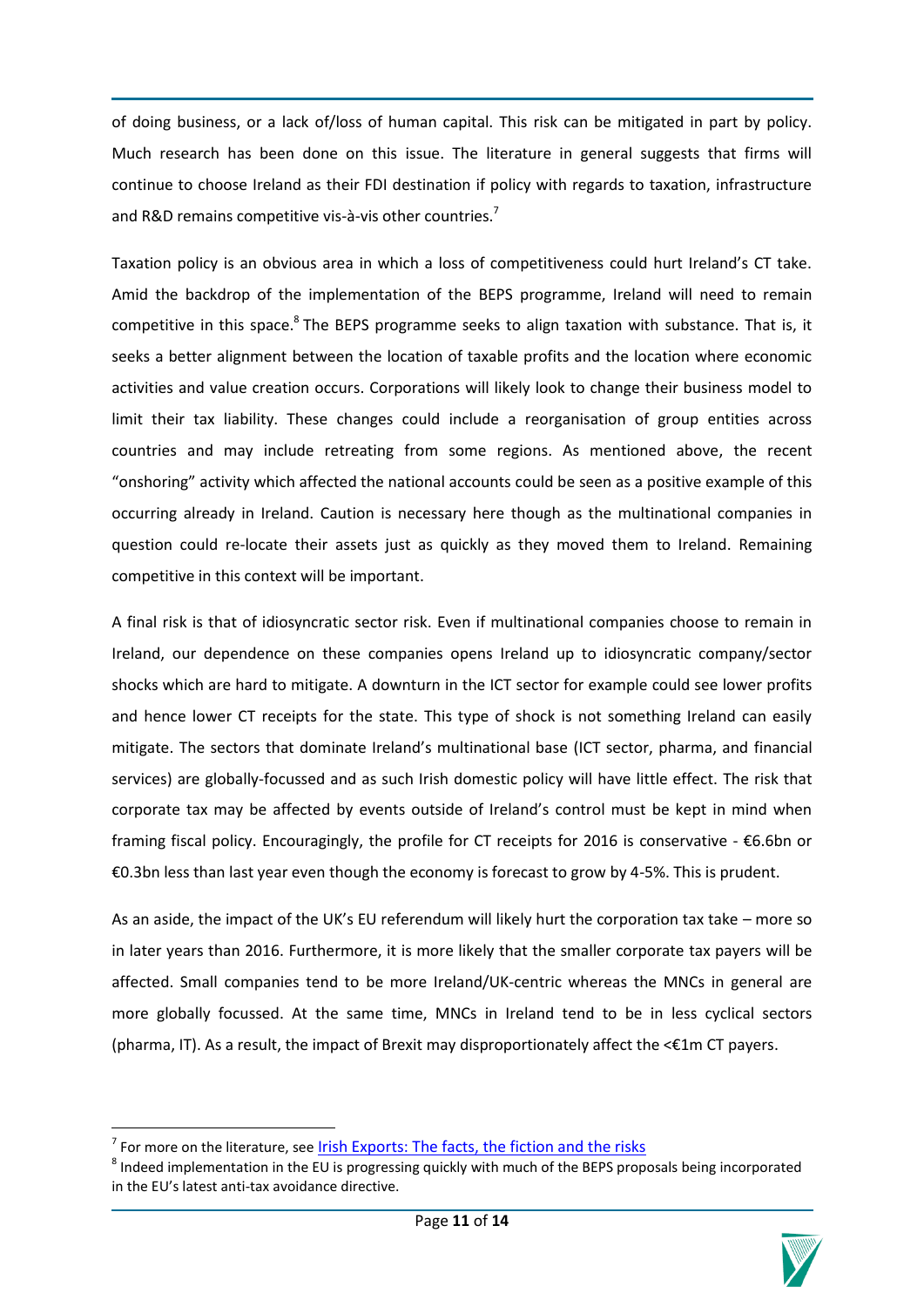### **Conclusion**

Ireland's CT receipts are concentrated in three ways: by size of payment, by company, by sector. Within this, US multinational firms are particularly important to Ireland – more so than any other EU member. In 2015 Irish CT revenue exceeded expectations. Our analysis found that the overperformance is correlated with the revised national accounts data which became available in July 2016. The obvious conclusion that can be drawn from this analysis is that CT receipts have benefitted from the recent increase in Ireland's capital stock: larger profits were recorded in the "big three" sectors and have been taxed accordingly. This may well be true, but we will not know more until Revenue receives all the relevant data in November. Company specific issues such as changes in tax code treatment, exchange rates, capital allowances, prepayments and losses carried forward may all have played a part here – making a definitive connection hasty.

The analysis also confirms our view that Ireland's corporate tax revenue is concentrated. This is not necessarily a bad feature, but there are two main risks which arise from it. There's a risk that the multinational companies will re-locate their business elsewhere leaving a shortfall in receipts. In a post BEPS world, business environment competitiveness vis-à-vis other European nations will be key for Ireland. Second, even if multinational companies choose to remain in Ireland, our dependence on these companies opens Ireland up to idiosyncratic company/sector shocks which are hard to mitigate. The forecast for corporate tax receipts for 2016 is prudent – market participants will expect projections to remain so in the future when framing fiscal policy.

# **References**

- Forecasting with dynamic regression models: Alan Pankratz, 1991, (John Wiley and Sons, New York), ISBN 0-471-61528-5
- Report of the Tax Forecasting Methodology Review Group: Department of Finance, 2008
- Irish Exports: The facts, the fiction and the risks: David Purdue and Hansi Huang, NTMA, 2016
- Box D: Corporation Tax Receipts in 2015: Reamonn Lydon, Diarmaid Smyth and Graeme Walsh, Central Bank of Ireland Quarterly Bulletin No. 1, January 2016

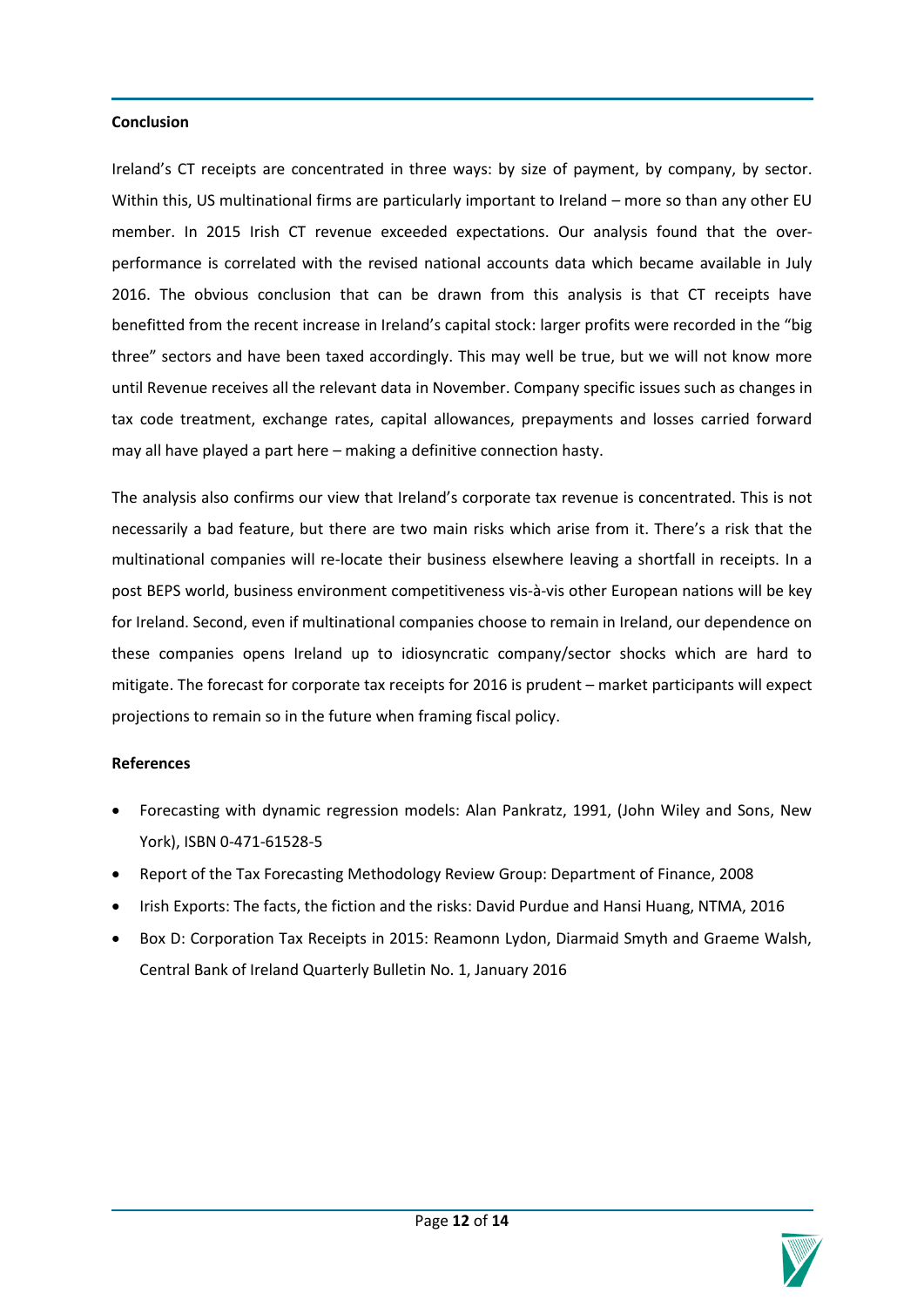# **Appendix: Regression Results**

| Variable           | Model 1  | <b>Model 2</b> | Model 3  | Model 4   | Model 5    | Model 6    | Model 7  |
|--------------------|----------|----------------|----------|-----------|------------|------------|----------|
| <b>Industrial</b>  | 1.348    |                |          |           |            |            |          |
| <b>Production</b>  | (2.437)  |                |          |           |            |            |          |
| <b>GDP</b>         |          | 1.693          |          |           |            |            |          |
|                    |          | (2.138)        |          |           |            |            |          |
| $GOS(-1)$          |          |                | 1.08     |           |            |            |          |
|                    |          |                | (2.046)  |           |            |            |          |
| <b>GVA</b>         |          |                |          | 1.524     |            |            |          |
|                    |          |                |          | (1.926)   |            |            |          |
| <b>GVA</b>         |          |                |          |           | 2.179      |            |          |
| $Big<3(-1)$        |          |                |          |           | (2.572)    |            |          |
| Exports (-1)       |          |                |          |           |            | 0.852      |          |
|                    |          |                |          |           |            | (1.696)    |          |
| <b>Services</b>    |          |                |          |           |            |            | 1.276    |
| <b>Exports</b>     |          |                |          |           |            |            | (1.826)  |
| <b>Constant</b>    | 7.537    | $-4.422$       | 3.498    | $-2.328$  | $-7.603$   | $-.488$    | 0.819    |
|                    | (2.748)  | $(-0.509)$     | (.670)   | $(-0.27)$ | $(-0.898)$ | $(-0.056)$ | (0.110)  |
| AR(4)              | 0.8642   | .868           | .868     | 0.857     | 0.879      | 0.864      | 0.886    |
|                    | (15.539) | (15.883)       | (14.752) | (15.200)  | (18.956)   | (15.433)   | (18.292) |
| <b>Dummy</b>       | *        | $\ast$         | $\ast$   | $\ast$    | $\ast$     | *          | $\ast$   |
| <b>Variables</b>   |          |                |          |           |            |            |          |
| <b>R-Squared</b>   | 0.81     | 0.81           | 0.78     | 0.81      | 0.81       | 0.80       | 0.79     |
| <b>White Noise</b> | $\ast$   | $\ast$         | $\ast$   | $\ast$    | $\ast$     | $\ast$     | $\ast$   |
| <b>Residuals</b>   |          |                |          |           |            |            |          |
| CI vector          | $\ast$   | $\ast$         |          | $\ast$    | $\ast$     | $\ast$     | $\ast$   |
| <b>Time Period</b> | 1998-    | 1998-          | 2000-    | 1998-     | 1998-      | 1998-      | 1999-    |
|                    | 2015     | 2015           | 2015     | 2015      | 2015       | 2015       | 2015     |

# **Table A1 – Pre revisions to National Income and Expenditure (2015)**